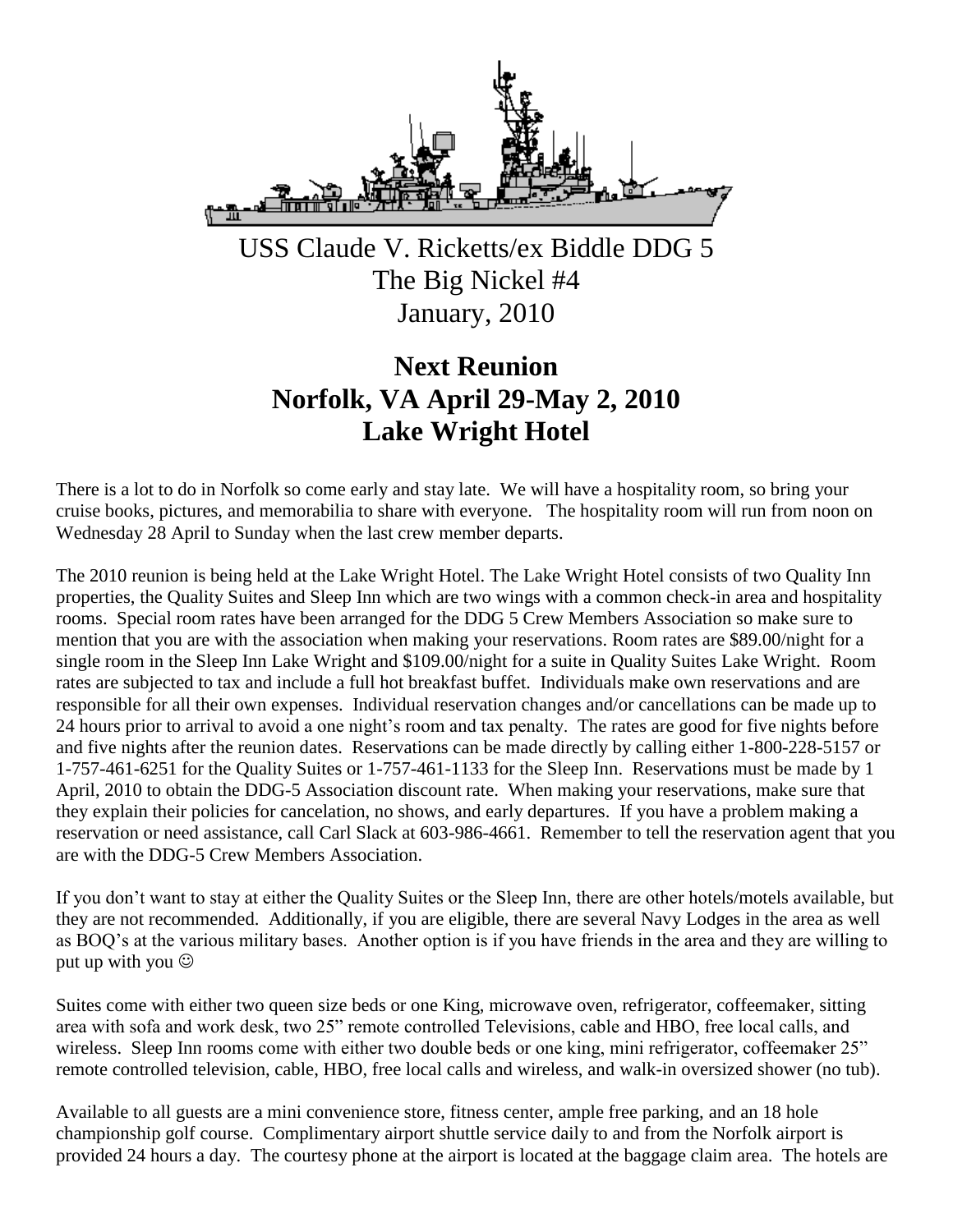only three miles from the airport, located just off of I-64 at the Northampton/Chesapeake Bay Bridge Tunnel exit on US RT 13.

In general, the dress code for most events will be casual. "Casual" is defined as what you are comfortable wearing. The dress code for dinner Saturday evening is, at a minimum, shirt and slacks. The suggested uniform of the day for crew members on tours and at the Saturday morning Crew Meeting is a DDG-5 hat and a DDG-5 denim or navy blue polo shirt.

## **Reunion Central**

Tidewater Virginia Reunion

The 2010 reunion in Norfolk is coming up in a little more than three months. Everything is in place for a first class reunion. The official reunion dates are Thursday, 29 April to Sunday, 2 May, but the hospitality room will be open from Wednesday, 28 April until the last man leaves on Sunday 2 May 2010. You can check in whenever you arrive. Here is the schedule, and unless something comes up that we do not foresee it will be the reunion schedule.

### **Wednesday, 28 April, 2010 Early Check-in 1200 - 2300**

The DDG-5 Reunion hospitality room will open at 1200 and will remain open until 2300. The hospitality room will be stocked with snacks and non-alcoholic beverages all the times that it is open. If you want something stronger than what is being provided, you are welcome to BYOB.

## **Thursday, 29 April, 2010**

## **Official Check-in**

### **0800 – 2300**

The DDG-5 Reunion hospitality room will open at 0800 and will remain open until 2300. All registered reunion attendees will receive Biddle/Ricketts coffee cup, a 2010 Norfolk Reunion pin and a 2010 reunion bumper sticker.

### **1200 – 1600**

The First DDG-5 Reunion Golf Tournament to be held at the Lake Wright Golf Course.

## **1800 – 2300**

Pizza party and getting reacquainted time. A drawing for attendees that registered early (by 1 April, 2010) with a \$200 first prize and \$100 second prize.

## **Friday, 30 April, 2010 0900 – 1530**

Board a motor coach with your tour guide to learn about Norfolk's colorful 325 year history as you ride through the lovely historic district and restored areas. View the stately homes along The Hague, old St. Paul's Church, the Moses Myers House, the Chrysler Museum of Art, MacArthur Memorial, the historic Freemason District, the restored waterfront area, as well as many other points of interest. Downtown Norfolk has undergone a complete transformation in the last decade and features the beautifully renovated Town Point Park with the Armed Forces memorial, brand new \$34 million cruise terminal, waterfront condos and state of the art shopping area. It's not the Norfolk most of us remember.

**Nauticus**: Visit Norfolk's exciting downtown waterfront and tour Nauticus, the National Maritime Center. Nauticus is a unique and thriving campus of visitor attractions that explores the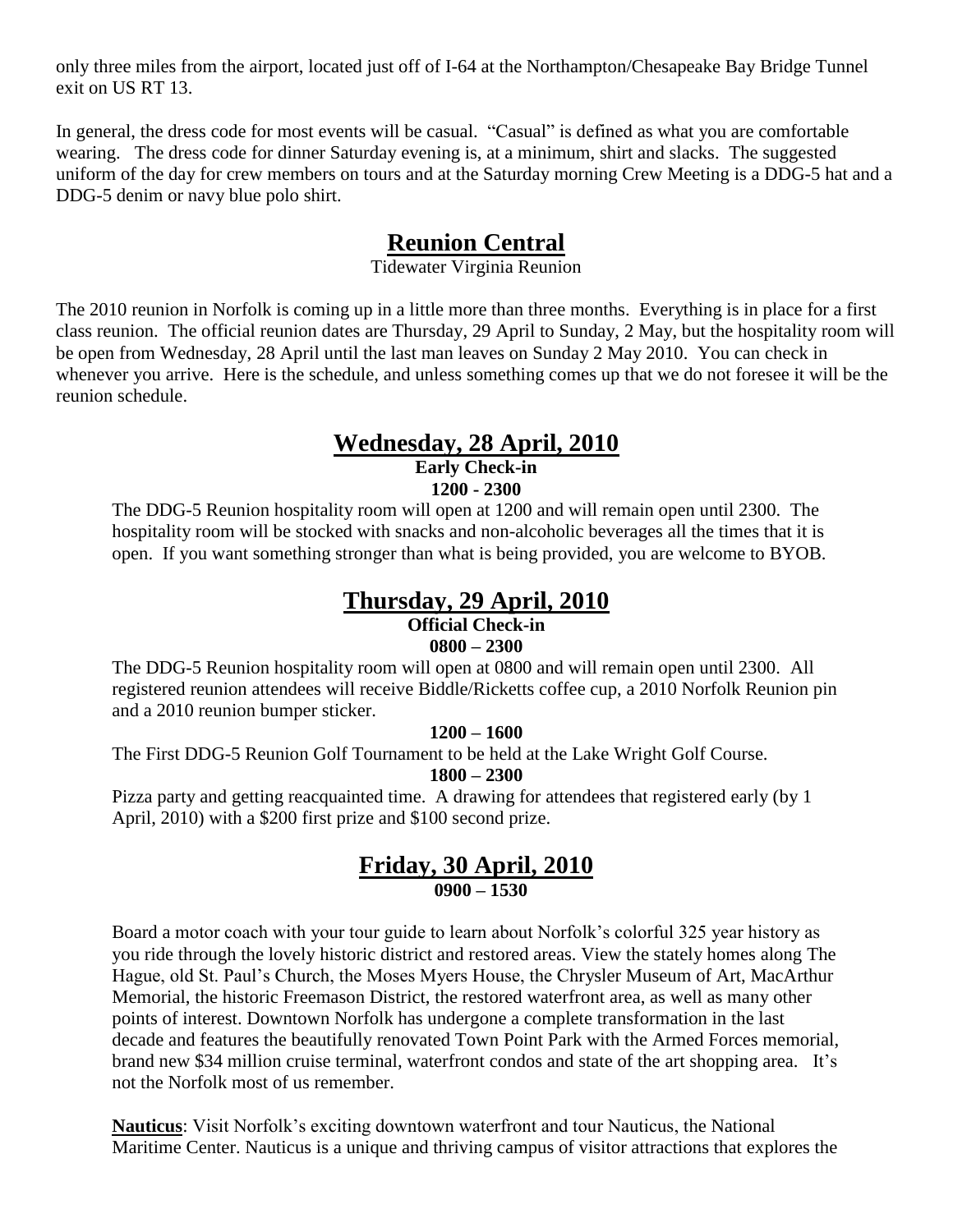economic, naval, and natural powers of the sea. Features here include a series of ingenious interactive exhibits, shows, and theaters with various films. Also housed here is the Hampton Roads Naval Museum, one of ten museums officially operated by the U.S. Navy. Highlights of the naval battles and exhibits of detailed ship models, artwork, and memorabilia are showcased in the museum.

**USS Wisconsin BB-64**: A true highlight of your visit to Nauticus will be a tour of the USS Wisconsin, one of the famous Iowa-class battleships. This great ship saw action in WWII, the Korean War and most recently in the Persian Gulf War. Wisconsin is permanently berthed beside Nauticus where it is accessed by a connecting walkway. Enjoy a tour of this great ship and learn about the roles it has played in combat. We will also conduct our memorial ceremony on board the Wisconsin for those that have passed away since the last reunion.

**Norfolk Naval Station**: Next, tour the Norfolk Naval Base, which is part of Naval Station Norfolk - the largest naval installation in the world. Home port to 78 ships, ranging in size from aircraft carriers to submarines, 26 aircraft squadrons comprised of 133 aircraft and headquarters of the Atlantic Fleet, this naval complex occupies over 8,000 acres of land and is home to more than 100,000 military personnel. Your tour will take you past the 14 piers and through the Naval Air Station. You will also drive by the historic homes built for the 1907 Jamestown Exposition on "Admiral's Row" which now house the flag officers. Lunch is included at the base Galley.

Package Price: \$45.00 per person, inclusive.

The package price includes:

- Motor coach transportation, tour guide service, admissions as listed, meals as listed, taxes and meal gratuities.
- Gratuities for guide and driver are not included, and are at the discretion of the individual.
- Prices are based on a minimum of 35 people per tour.
- Our cancellation policy is that no refunds will be issued after the invoice is sent. Please inform all participants who do not show for their tour that they will not be refunded their money.
- Last minute participants will be accommodated on a space-available basis only, and ticket prices on site will be an additional \$3.00 per person.
- All itineraries are subject to change. Every attempt will be made to include all sites mentioned within this itinerary.
- Boarding times will be fifteen minutes prior to listed departure times in front of the Quality Suites at the Lake Wright.
- PLEASE NOTE: Any guests requiring special arrangements (dietary, physically disabled) must make us aware of their needs in advance, otherwise, we will not be able to guarantee that they will be accommodated. Those guests with physical disabilities should have someone traveling with them to assist physically. Phillips DMC staff and motor coach drivers cannot accept responsibility for lifting guests in and out of coaches.

### **1800**

## **DDG-5 Reunion Reception**

H'ordeuvres and a cash bar in the hospitality room.

This is not part of the reunion schedule, but as it happens, Norfolk's International Azalea Festival is coinciding with our reunion. One of the items that may be of interest is the Tattoo Friday evening.

## **Azalea Night at The Virginia International Tattoo**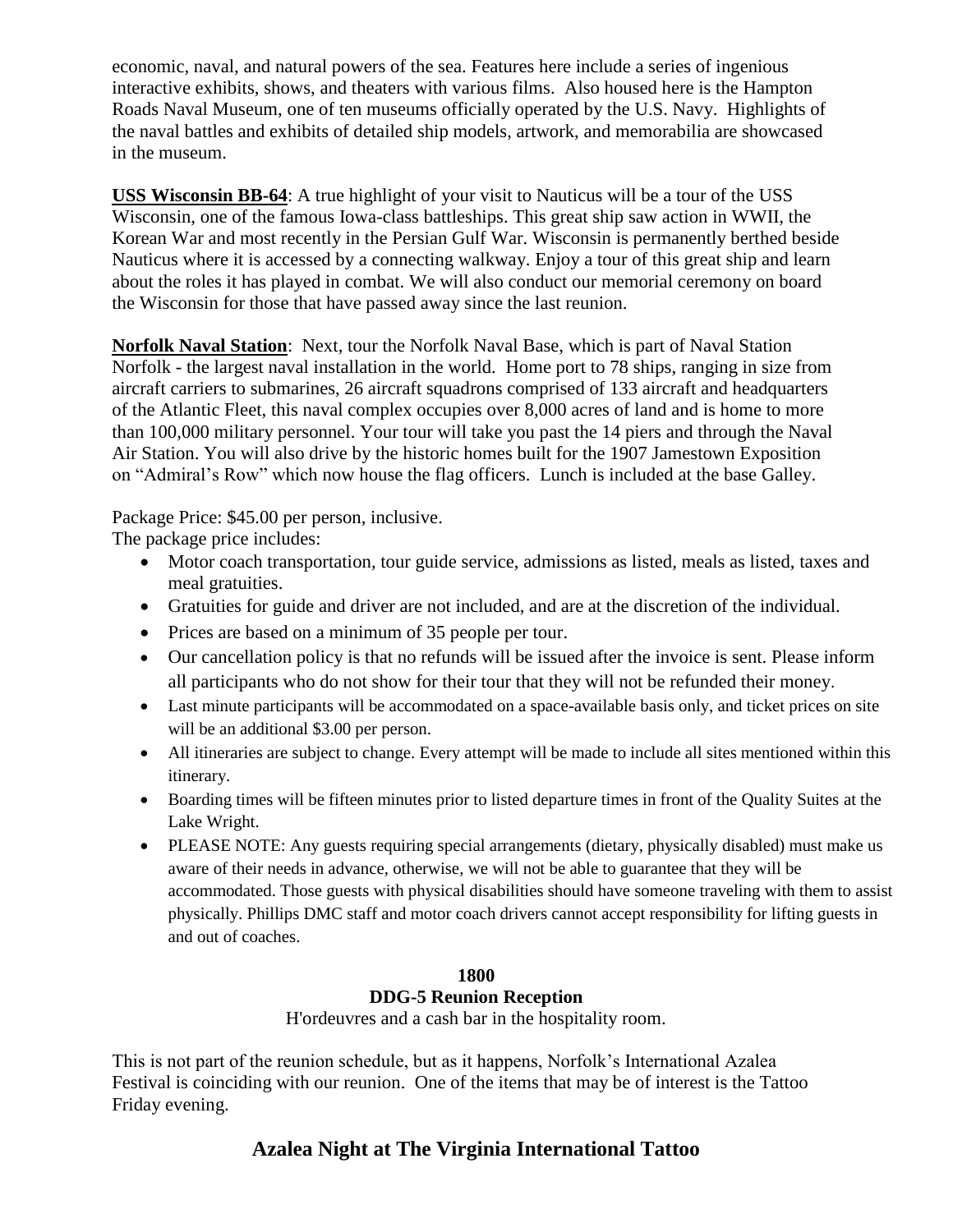#### **Norfolk Scope Arena**

Friday, May 1 at 7:30PM

Cost: \$20, \$35, \$45, \$50, \$100 (visit [vafest.org](http://vafest.org/2010/index.php) to purchase tickets)

This is the largest Tattoo in the United States, presented with all the grandeur and splendor of the Edinburgh Military Tattoo. Pageantry and patriotism, spirit and spectacle, talent and teamwork, precision personified. Over 850 performers from around the world will join forces, filling the Scope with music, majesty and might. The Tattoo is action packed and offers a special Friday evening tribute to the Czech Republic, the Azalea Festival's Most Honored Nation, and the region's Armed Forces.

## **Saturday, May 1, 2010**

**0900**

All hands crews meeting, with donuts and coffee. The meeting agenda will be posted on [The](http://thebignickel.org/)  [Big Nickel](http://thebignickel.org/) website.

#### **Post Crew Meeting – 1800**

There is no official reunion schedule for the time after the Crew Meeting until the reunion dinner. As a result, you are welcome to venture forth on your own. Information will be available in the hospitality room for various things to do and see in the Tidewater area. Some of which are Williamsburg, Jamestown, Yorktown, Maritime Museum in Newport News, Aquarium in VA Beach and many more.

#### **1800**

Buffet dinner with wine

Dinner is at 1830. After dinner we have a raffle, so everyone is being asked to bring something to donate to the raffle, something that reminds you of your time in the navy or home. A prime raffle item will be model of the USS Charles F. Adams class from [BaD Ship Models.](http://www.badshipmodels.com/index.html) The model, when completed, is 54 5/8" long and a beam of 6 1/4". You can see the completed product here: [Ship Model.](http://thebignickel.org/ShipModel.html) You can read below about Glenn Johnson's efforts in building this model. He won one during the recent DDG-5 Commanding Officers and Crew event in Jacksonville.

## **Sunday, May 2, 2010**

**0800 - ????**

Farewells and good sailing in the hospitality room.

## **From The Bridge**

President: Glenn Johnson

Dear Shipmates and Families:

I am presently tied up in the ship construction business, building a new smaller version of DDG 5. You too can be a ship builder as there will be a model kit at the raffle presented by BaD Ship Models. All it takes is a room that you can designate as the "ships dry dock", spare time, and a lot of dedication.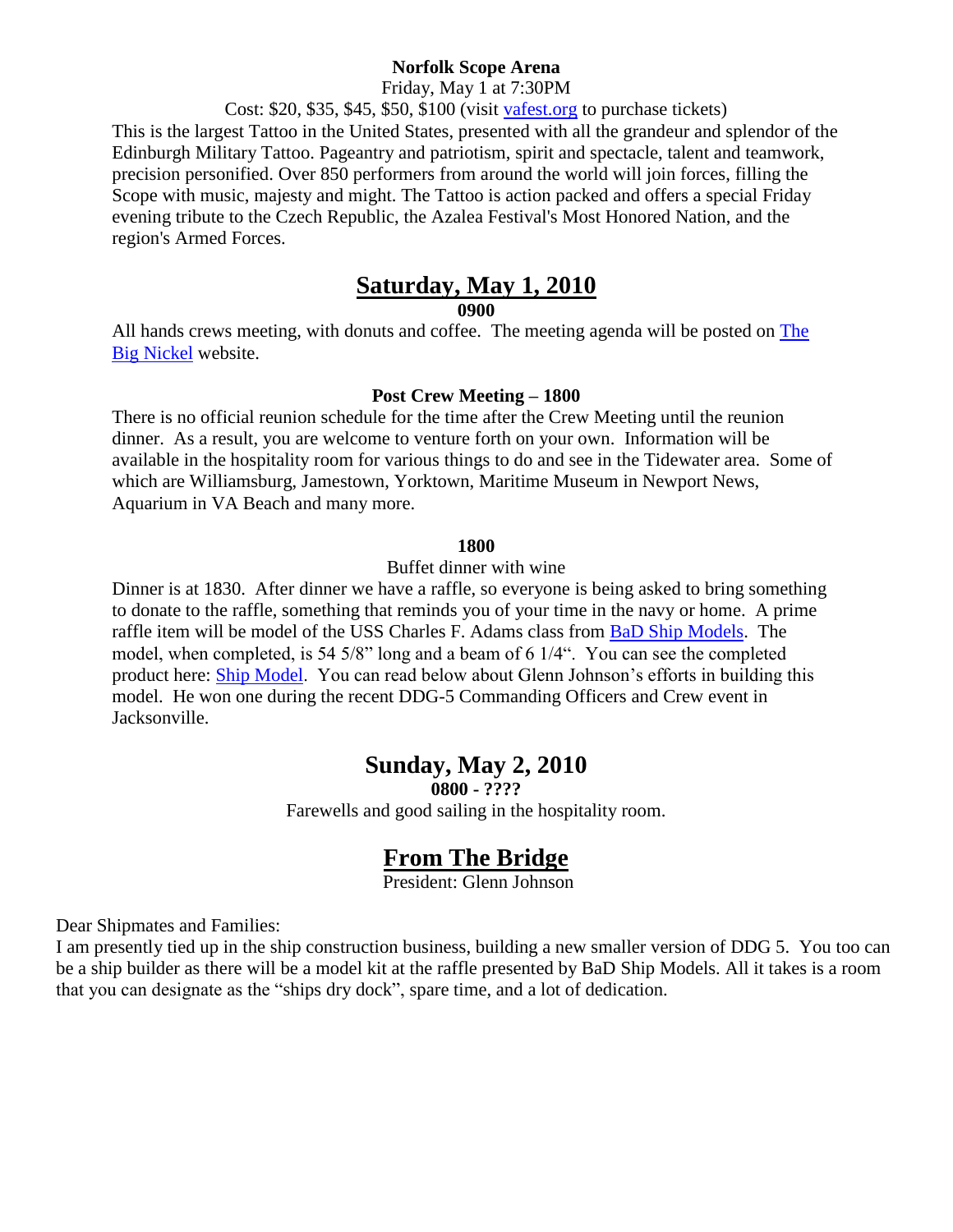

Glenn Johnson [GJohn11905@aol.com](mailto:GJohn11905@aol.com) 352-523-1945 Home 813-786-8958 Cell

# **From the Executive Director**

Carl Slack

Shipmates,

For some great pictures of the 2009 reunion, go to **The Big Nickel** website and look under the link for 2009 reunion.

If for whatever reason you cannot make a reunion and wish to express your views or concerns about the DDG-5 Crew Members Association, email them to [RickettsDDG5@Yahoo.com](mailto:rickettsddg5@yahoo.com) or send them to DDG 5 Crew Members Association C/O Carl Slack, PO Box 83 Jackson, NH 03846-0083.

It is important that all crew members take the time to check out **The Big [Nickel](http://thebignickel.org/)** website and to register. Registration on the site is our way of making sure we keep all crew members informed and up to date about our Association. Make it a habit to occasionally look for any new information. Newsletters are published twice a year and the website is constantly being updated. We have the best ships website thanks to all the hard work of our webmaster Kirk Neuman.

I also recommend that everyone take the time to look at [Adams Class Veterans Association \(ACVA\)](http://www.adamsclassddgvets.org/) website and to join that group. The Adams as a museum ship in Jacksonville will represent every DDG including DDG 5. The Adams as a museum is now in a critical part of their effort to make it a permanent museum in Jacksonville, FL. They are now in a classical "Catch 22" position. They need to raise funds to prove to the Navy that they can make the project work in order for the Navy to give them final approval and the ship. But until the Navy does that, the ACVA is finding it very difficult to obtain large donations from major corporations. Here is where all the individuals who ever served on an Adams Class Ship can help.

# **Ships Historian: Michael Margeotes**

Order of the Blue Nose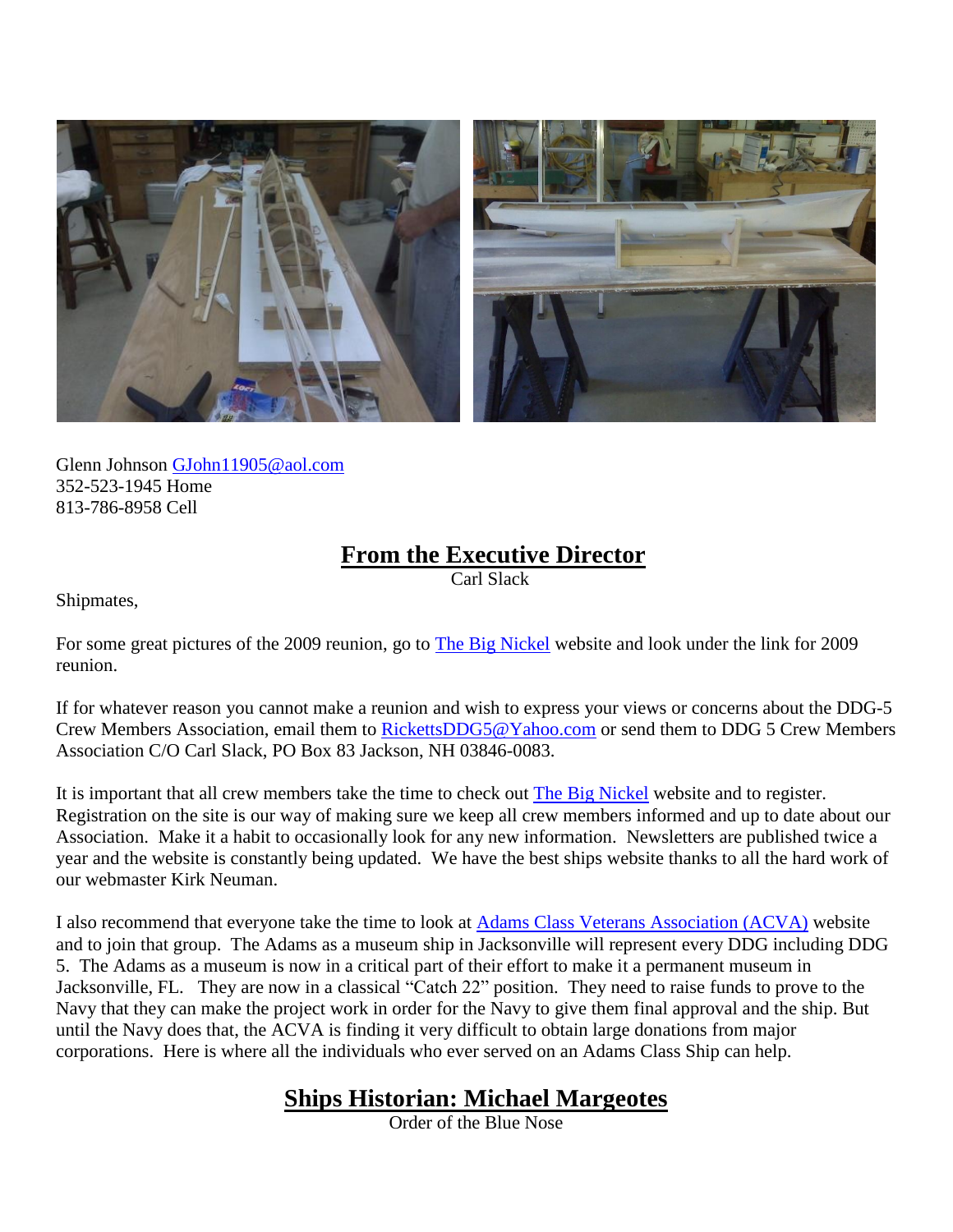While serving as a member of the Standing Naval Forces Atlantic (STANAVFORLANT) in the latter part of April 1981, the Ricketts crossed the line, the 66-32 Northern Latitude to enter the Arctic Circle. Honoring the occasion was an initiation ceremony into the order of the "Northern Domain of the Polar Bear," or more commonly known as the "Order of the Blue Nose." The entire crew participated. The youngest crewmember, the oldest crewmember and the two most junior officers dressed in service dress long johns and painted the ship's bullnose blue as part of the ceremony. Since most of the crew was neophytes, including the Commanding Officer, they also had their noses painted blue to match that of the ship's Blue Bullnose.

Six months later it was déjà-vu as the Ricketts found herself once again crossing into the Arctic Circle. Few U.S. ships ever cross into the Arctic Circle, much less twice in six months. To again honor the event, the Ricketts held another Blue Nose Ceremony. Even though it was only six months earlier that they first took this honor almost a third of the crew was new. After arriving in port, the Ricketts painted a Blue Hash Mark under her Blue Bullnose.

Other happenings from the ship's history

- 1979 Rescued 4 fishermen lost at sea for 8 days on the Audrey Ann.
- 1980 Was on station for the Iranian Crisis.
- 1969 Was part of a 61 ship NATO Review by Queen Elizabeth at Spithead, England.
- 1971 Was in a minor collision with the Hellenic Bay in Piraeus, Greece. Three burials at sea.

(Source: 1981 Annual Command Report) Michael Margeotes, Ships Historian

## **A word from the Webmaster**

(Kirk "VJ" Neuman)

**Contact: [Captain.Kirk@TheBigNickel.org](mailto:captain.kirk@thebignickel.org)**

It's that time again for me to write up a few notes about [The Big Nickel](http://thebignickel.org/) website. As I write this, there are 186 crew members registered at the site. I'm sorry to say that I haven't been paying as much attention to the site as I probably should have, but my personal life has been busy since the reunion in Jacksonville last April/May and I've neglected getting the things done I (semi) promised I would implement. I'm hoping that after the Christmas holidays that I will be able to spend more time on the site (although my wife may have other opinions ).

Even though I haven't paid as much attention as I should have, a few things have happened. I have recently implemented a crewmate finder, where you can enter your zip code and a range in miles that you want to search and you will be presented with a table of crewmate information that live within that range. If you see someone that you'd like to contact, let me know and I will send you their email address. I don't display nor do I allow anyone to access registered member personal information other than DDG-5 Crew Members Association elected officers. (I hope to put together the capability to allow you to contact registered crew members through a "blind" contact scheme, but that is "in the works" and probably won't be available for some time yet). The finder is based off of information you entered during your site registration and if you were one of many who registered before I added more personal information, your zip code is not included and you won't show up in the results. You can contact me at the above email address with the following information:

> Your email address: Your (snail mail) address: (address, city, state, zip) Your home/cell phone #s:

I will enter this information into the registration database and you will show up in the finder search as well as making sure I have your latest information. (This is another thing that I've been working on, though not as studiously as I should be. I want to provide the ability for those that are registered to modify/update your own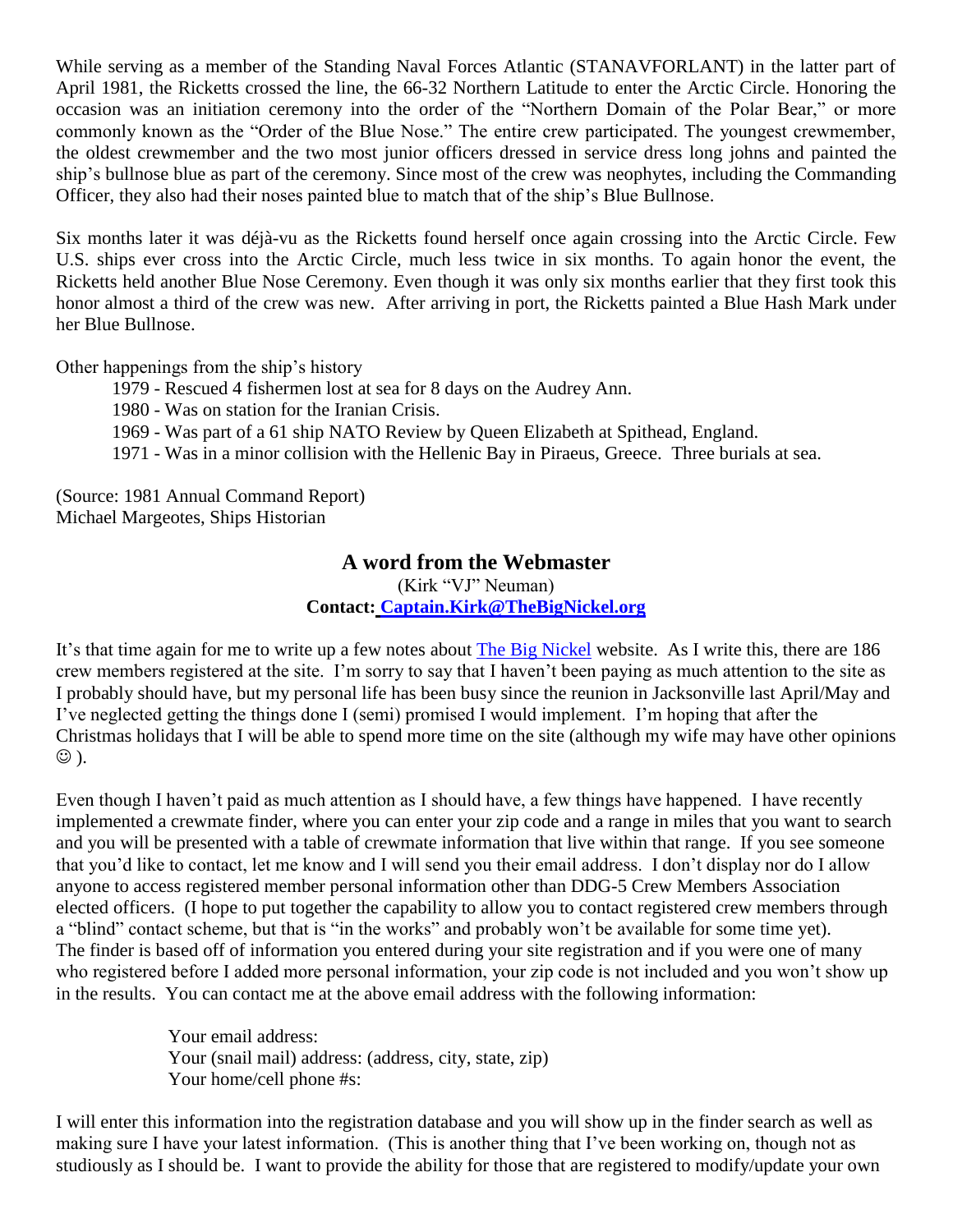information. I need to make sure that this capability is completely secure and that no one other than you can ever see or manipulate your information.)

I have also included a 2010 reunion page that has been and will continue to be updated with information about the upcoming reunion in Norfolk, Virginia. I've included an entry form for those that might be thinking about coming to the reunion so that the reunion committee can get a fairly accurate count of the number of people that will be there. Speaking of the reunion committee, Jerry Edwards could certainly use anyone's help in working on making this a great reunion. You can contact Jerry here [\(Secretary@thebignickel.org\)](mailto:Secretary@thebignickel.org) and let him know you're willing to help out.

As I've said in the past and will continue to say, if you have suggestions for the site or if you ever have any issues or problems, please don't hesitate to contact me at the above address. If you have a really significant problem, you can always give me a call (952-432-0252) and talk to me directly about it.

Some of you have registered in the Crew Forums and have not registered on the site. This happened because of the way I had implemented the forums (I now force crewmates to register on the site before they are able to register for the forums). If you are one of those who have not yet registered on the site, but have registered for the forums, please take a moment to enter your information. You can access the registration form here: [http://thebignickel.org/Registration.html.](http://thebignickel.org/Registration.html)

Finally, some of you may be wondering about the "VJ" in my name. It isn't a nickname, but rather my official middle name. I was born August 14, 1945. Just about the time I was born, it was being announced that Japan had (unofficially) surrendered. As a result, my dad, with the permission of my mother, decided to give me the middle name of VJ for VJ Day. The quotation marks came about when I joined the Navy and when at boot camp in San Diego I was asked my name and after explaining the VJ, the Chief, who was filling out some form, put the quotes around the letters.

### **THE AMEN CORNER**

(Chaplin, Wayne Miller)

TAPS:

- William (Willie) Slack 28 Nov 2009 Son of Carl W. Slack. He had a great 38 years and now is in heavens band with his friends and relatives.
- Naomi Morgan, 2nd wife of Will Morgan July, 2009

Binnacle List:

 Carl W. Slack - cancer. Carl is presently being treated at Mayo Clinic in Jacksonville, FL and is doing well with a good prognosis.

# **From the Fantail**

# **Jacksonville Historic Naval Ship Association Adams Class Naval Ships Museum**

A ship's museum store/visitor center has opened in Jacksonville that serves to establish a presence for the local team working on saving the last of the Adams-Class ship hulls for a permanent memorial in downtown Jacksonville for the purpose of representing the 23 ships in the class, and to honor all those who served in them. The store carries military style ball caps representing all the services, tee shirts, coins, decals and other assorted items. Artifacts from the ships of the class include AN/SPA-25 radar repeaters, 5-inch gun fire control equipment, missile launcher control equipment, and various other equipments representative of the communication systems used on board. The presence of the store is already creating a considerable amount of excitement within the community. Future plans include establishing online capabilities through the Adams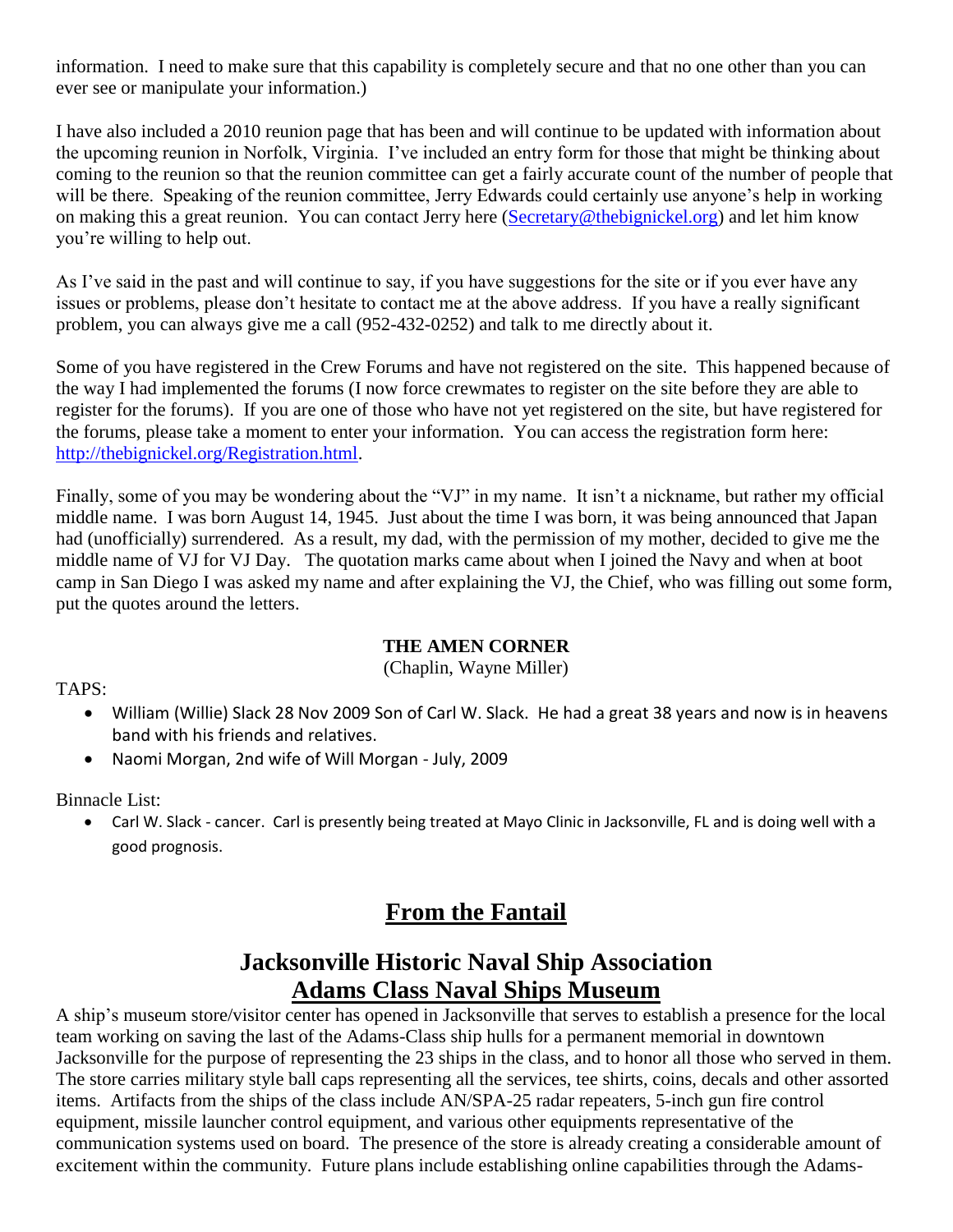Class Veterans Association official website at [http://www.adamsclassddgvets.org/.](http://www.adamsclassddgvets.org/) Anyone traveling through the Northeast Florida area is invited to visit the store and see what is being done to achieve the goal of saving this ship from scrapping.

# **DDG-5 Days At The Museum**

Every Saturday from 1000 to 1800 in January, March, and the first two in April are DDG 5 day with donuts and coffee at the Adams Class Museum located in Jacksonville Landing. So if you are in the area drop in and say hello.

# **USS Charles F. Adams Hull Plate #5**

The DDG-5 Crew Members Association Executive Council has authorized the support of the [http://www.adamsclassddgvets.org/Adam](http://www.adamsclassddgvets.org/) Museum Ship restoration efforts by sponsoring Hull Plate #5 in honor of the USS Claude V. Ricketts and the USS Biddle in the ACVA Hull Restoration Fundraiser. The cost of the sponsorship of each hull plate is \$2500. The Executive Council is asking that you, our shipmates, contribute towards the purchase of our Hull Plate.

If you wish to make a donation towards this goal, please go to the [Save The Charlie Deuce](http://thebignickel.org/SaveTheCharlieDeuce.html) page on the website and fill out the donation form and send it along with your check to Mike Margeotes (address is on the form). Your contribution will be recorded and then forwarded to the ACVA. If you wish to charge your donation to your credit card, a link is provided to the [ACVA](http://www.adamsclassddgvets.org/) page for that. Please make sure you also send in your Hull Plate #5 donation form if you do use a credit card.

A plaque, made from actual DDG-2 hull plates being replaced when the ship goes into dry dock, will recognize our association for our contributions and, at a later time, all contributors will be recognized in a yet to be determined manner. We will maintain a donors listing on **The Big Nickel**. The donors list and the goal "thermometer" on the website will be updated weekly with our progress. Once we have enough for hull plate #5, we will continue to accept donations to sponsor a second hull plate and any number that we can sponsor after that.

Thank you for your support in this fund drive. Carl Slack (Executive Director) Glenn Johnson (President) Danny Timm (Vice President) Jerry Edwards (Secretary) Michael Margeotes (Historian) Kirk Neuman (Webmaster)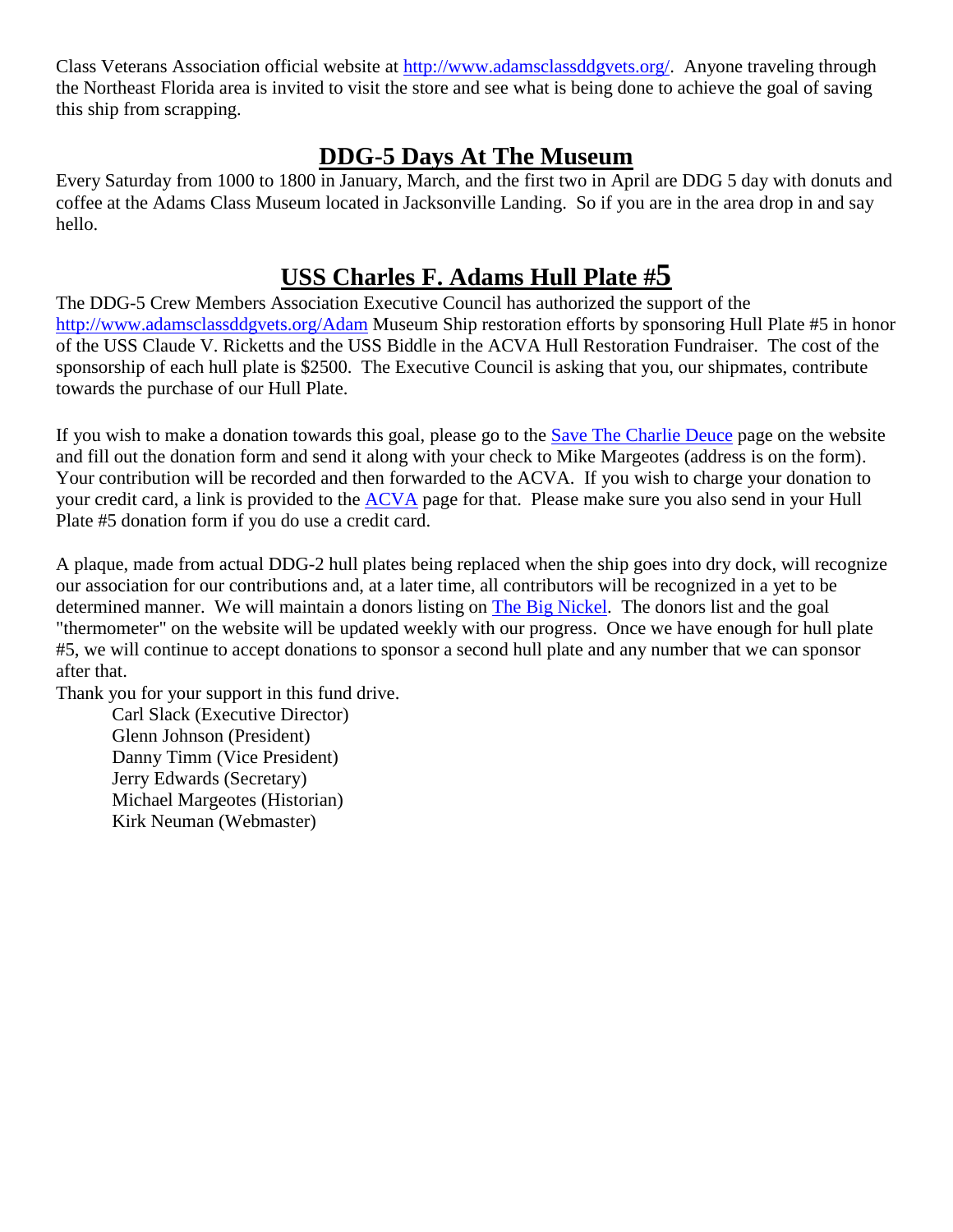# See You All At the Reunion

Set the special sea detail Make ready DDG 2 Destination final Homeport Jacksonville, FL

Brought to you by the DDG 5 Crew Members Association

| <b>Executive Director</b>             | President                  | Vice President                  |  |
|---------------------------------------|----------------------------|---------------------------------|--|
| <b>DDG-5 Crew Members Association</b> | Glenn Johnson              | Danny Timm                      |  |
| $C/O$ Carl Slack                      | 352-523-1945               | Vice.President@TheBigNickel.org |  |
| PO Box 83                             | President@TheBigNickel.org |                                 |  |
| Jackson, NH 03846-0083                |                            |                                 |  |
| 603-986-4661                          |                            |                                 |  |
| ExecutiveDirector@TheBigNickel.org    |                            |                                 |  |
| Secretary                             | Historian                  | Webmaster                       |  |
| Jerry Edwards                         | <b>Michael Margeotes</b>   | Kirk Neuman                     |  |
| Secretary@TheBigNickel.org            | Historian@TheBigNickel.org | 952-432-0252                    |  |
|                                       |                            | The Big Nickel                  |  |
|                                       |                            |                                 |  |

If you have an email address please contact any of the Executive Council so that in the future, the newsletter can be emailed to you rather than snail mailed.